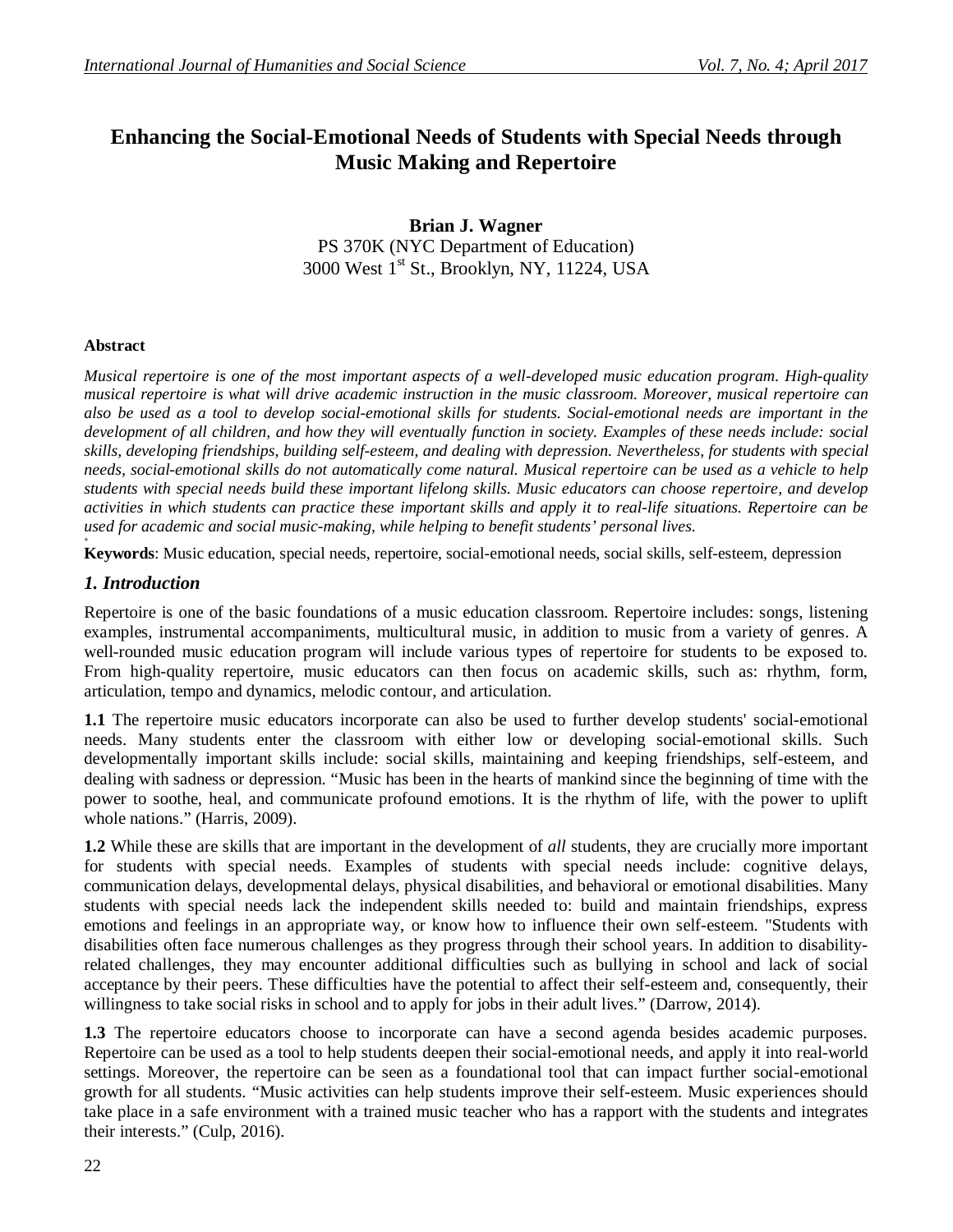Deep and important connections can be made through using high-quality musical repertoire. Moreover, through carefully planned activities, students can have the chance to go deeper into the music, and apply these connections to their individual social-emotional needs. Such examples of musical activities include: lyrical and theme analysis, composition, and the opportunity to take ownership of a musical production. "Music educators can profoundly affect the mental health and welfare of their students by teaching about peace, harmony, beauty, calm, silence, love, and laughter…This repertoire will serve as a key to their success for a better quality of student's inner life." (Sobol, 2004).

### *2. Developing Social Skills and Friendships*

Many students do not have the independent ability to develop and maintain friendships. Social skills come more naturally to some students, such as: saying hello to a friend, shaking a hand when meeting someone new, or making eye contact when speaking to someone. Nevertheless, for many special learners, these are skills that are not immediately natural.

In addition, some students might even display negative behaviors when in social situations. Such behaviors can be considered inappropriate in certain settings. For example: hitting or pushing to get attention, using inappropriate language or vocabulary to communicate feelings, or not being open to other ideas and suggestions (egocentrism).

- 2.1 Being part of a musical setting can be a catalyst to influence appropriate social behaviors and norms. "Music educators can assist in the social-emotional development of students with disabilities by providing opportunities for interpersonal interactions and encouraging and by monitoring such interactions." (Darrow, 2014). Through different musical activities, students can learn new social skills, and eventually apply them into real-life settings. Such musical activities can include: being part of an ensemble to develop teamwork, call-and-response activities to develop communication, and composition to express emotions and feelings.
- 2.2 One musical example that can be incorporated is singing the theme to the musical, "Hello Dolly." The words can be changed and rewritten to include student names throughout the song (Fig. 1). Moreover, this can be incorporated as a greeting song for younger grades. Throughout the song, students can have the opportunity to greet each other in appropriate ways, such as: shaking hands, giving a high five, patting a friend on the back, or waving. Through this structured activity, students are learning appropriate ways to engage in social interactions. A further step would be to apply these skills into a real-life scenario.
- 2.3 A second musical example that can be incorporated is "You've Got a Friend," by Carole King. Through text and lyrical analysis, students can discuss and explore the meaning to the song. To build a deeper connection, students can connect the friendship theme to other musical examples, such as "You've Got a Friend in Me," by Randy Newman.

Afterwards, students can compose an alternate version to the original song about someone in the class, or someone within the school community. Students can compose a new refrain to the song about what they like to do with their friends, or what they would like to do. For example, students can write how they would: like to play a game together, eat lunch together, read a book together. For emergent readers or writers, they can use premade visuals to choose from (Fig. 2). Afterwards, students can share and sing their personal rewritten version of the song. In addition, real opportunities for these social interactions can be made possible, to add a deeper connection into the music, while enhancing their social skills.

# *3. Developing Self-Esteem through Musical Theatre*

Many students entering the music classroom have low self-esteem, including special learners. There are many factors that influence self-esteem, such as: age, sex, ethnicity, academic level, social-economic status, and physical appearance. "Self-esteem ranks among the most important aspects of self-development because evaluations of our own competencies affect emotional experiences, future behavior, and long-term psychological adjustment." (Berk, 2009).

When discussing self-esteem, it is also important to include self-concept. Both self-concept and self-esteem go hand-in-hand. Self concept refers to, "our perceptions about ourselves." Self-esteem refers to, "the value each of us places on our own characteristics, abilities, and behaviors." (Woolfolk, 2004).

3.1 Similar to social skills, educators can carefully plan musical activities to boost students' self-esteem and further increase a students' individual value.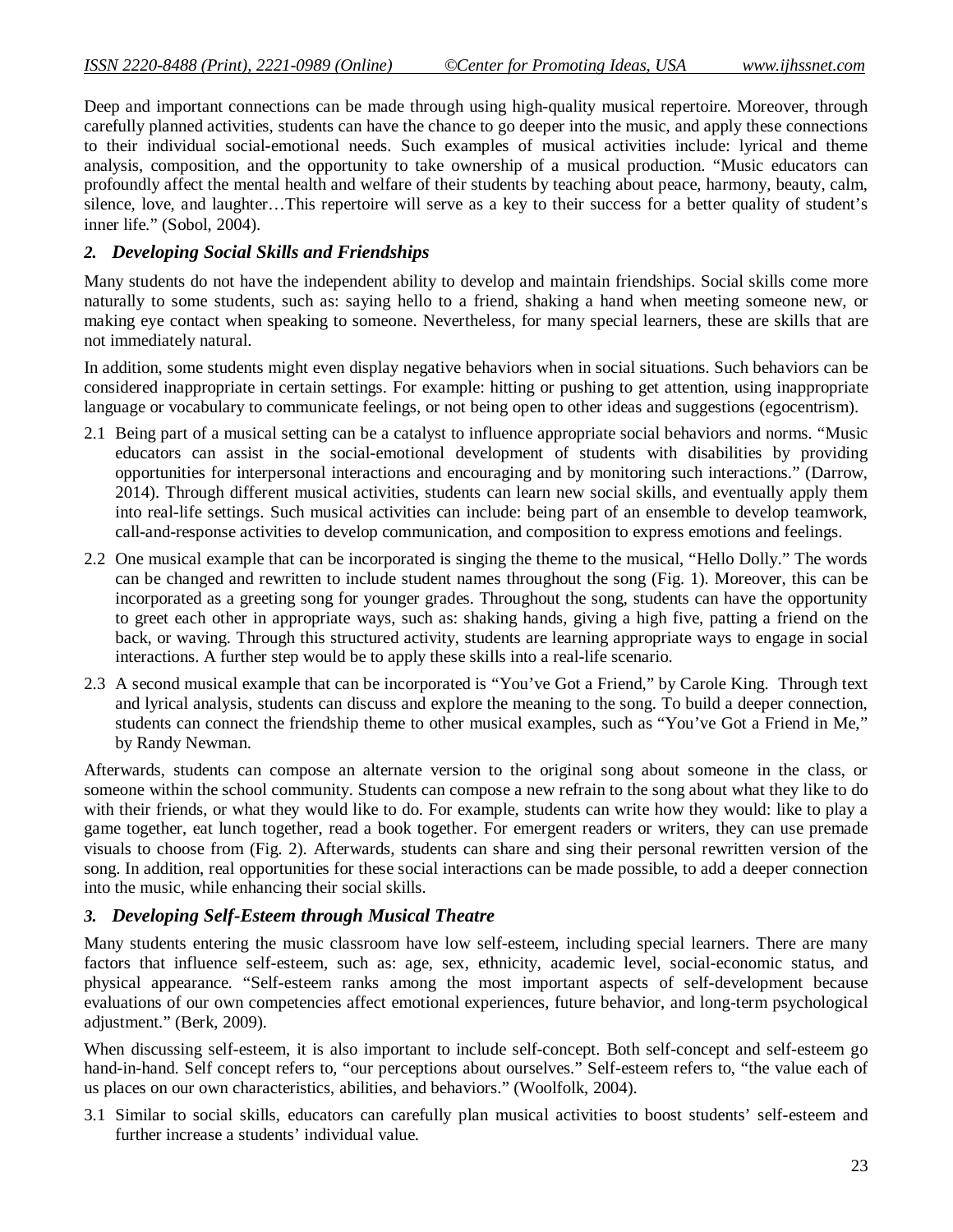Moreover, by allowing all students to have an entry point into the musical material and environment, they are having the opportunity to take ownership of the musical classroom. When students are aware that their choices and voices matter in the music-making decisions, students' self-esteem will increase. "No matter what end of the spectrum your students are, activities in the music program can enhance their self-esteem. Feelings of self-worth are increased by the recognition of the valuable contributions in class that they can make." (Sobol, 2008).

3.2 One such activity that can be incorporated is the use of musical theatre. Musical theatre repertoire can boost students' self-esteem through various ways, such as: providing opportunities to work on social skills, being part of an ensemble, and taking on leadership roles which will make them feel proud. Moreover, there are many skills that can be enhanced through participating in musical theatre (Fig. 3).

3.3 One musical theatre production is "Pirates! The Musical" by John Jacobson and Roger Emerson. The overall theme to the musical is that everyone has a talent and a place within the community. This theme can be used as a bridge to connect all students to finding their individual talents, and making it a part of the musical community.

Students can use this musical to take on leadership roles. First, students can explore: the plot, script, characters, and songs to the show. Next, they can analyze a scene/song, and choreograph different pirate movements to go along with the song using visuals. In addition, students can add different emotions to the various movements (Fig. 4). This will also further enhance appropriate social skills, and ways to show them in certain settings. Afterwards, students can put their scene and song together, and perform for their peers. Later, they can reflect on what the experience was like. The overall project is student-directed, based on: student choices, communication, and teamwork. The final performance will leave them feeling proud.

3.3 A second musical theatre option is "Summer Camp" by John Jacobson and Mac Huff. The overall theme to this musical is about finding a place to belong, which also can be beneficial for students to explore and connect. Similar to the first musical, students can: take on leadership roles, self-direct a performance, and have a final product to be proud of. Moreover, students can easily connect with the theme and apply it to their own lives.

# *4. Developing Self-Esteem through Traditional Repertoire*

Traditional repertoire can be used to further enhance students' self-esteem as well. Traditional repertoire includes: folk songs, songs from a variety of cultures, orchestral and instrumental classics, and popular music. Themes can be pulled out of traditional music's lyrics or content, allowing students to explore and input their own personal ideas into the music. "Music interventions such as lyric analysis can help young adults identify and express current feelings about their self-worth and their environment." (Darrow, 2014).

4.1 The storyline to *The Firebird Suite*, by Igor Stravinsky, can be used to talk about self-esteem. This musical example is based on a Russian folktale. One of the overall themes from the story, for the main character Prince Ivan, is having to overcome and accomplish something that is hard. The separate musical sections (movements) from the suite can turn into an entire unit plan, where each section (movement) can connect with folk or popular music. Students can then explore the themes from the story, and connect it to the folk and popular examples (Fig. 5). Moreover, throughout the unit plan, students can create their own composition or suite, about something hard they will have to accomplish.

Music educators should first introduce the storyline to The Firebird. Russian folklore, and visual art can be utilized to build deeper connections with the story. Next, students can listen to each section from the suite, and connect it to the folk or popular song. Students can then have the opportunity to discuss the connections. Lastly, students can create their own composition. Students can write a short paragraph for each movement detailing their own individual story of overcoming something challenging. For students who are emergent writers, they can use visuals or draw pictures to represent their story. Lastly, students can create a musical theme or motif for each section using instruments.

# *5. Challenging Depression through The Blues*

Many students enter the classroom battling depression or sadness. This is even more common for students with special needs. "Research suggests that students who are challenged with special needs are more likely to suffer from social isolation, depression, and mental illness." (Hammel and Hourigan, 2011).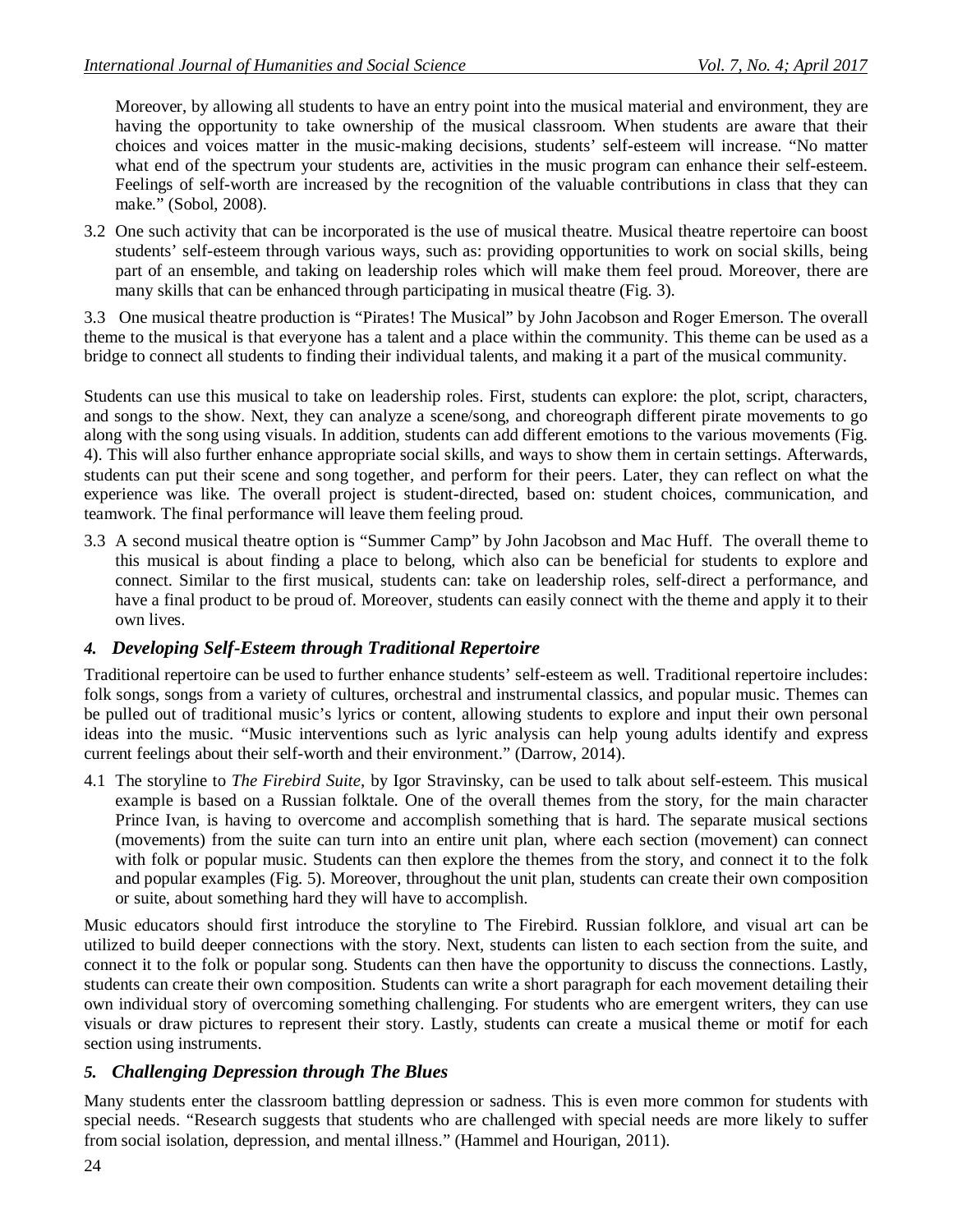- 5.1 The Blues can be utilized to teach students how to deal with depression, and offer them a tool they can incorporate when they are feeling upset. Students will have a musical outlet to vent out their frustration, while finding coping mechanisms they can incorporate into real-life settings. Moreover, students will be able to connect how they feel to others, and find friendships and support systems, while seeing other individuals might have the same feelings.
- 5.2 When teaching The Blues, it is important for educators to teach the historical and musical importance of the genre. In addition, educators can introduce and allow students to explore Blues lyrical form (AAB). In Blues lyrical form, one line is stated twice (A), in which a contrasting line follows (B). Two recommended Blues songs that can be used for introduction and analysis to Blues lyrical form are "One Shoe Blues" by B. B. King and "Hound Dog" by Elvis Presley. Students can locate where the different AAB sections are in both of these songs.
- 5.3 Afterwards, students can compose their own Blues lyrics in AAB form. For example: students can compose about something that upsets them (A), and something that makes them feel better (B). A second example: students can compose about something that angers them (A), and something that will calm them down (B). Students can then perform their song, and apply real-life coping mechanisms that will transition into real-life scenarios (Fig. 6)

#### *6. Conclusion*

Social-emotional needs are one of the most important aspects of childhood development. These needs apply to all students that enter the classroom. Some examples include: social skills, friendships, self-esteem, and depression. If these needs are not addressed in school or at home, this can influence their future lives and their abilities to function in society.

Students with special needs have a harder time developing social-emotional needs. Students with special needs often feel isolated and alone in the world. Nevertheless, many of the feelings that they have, are shared with other individuals, both with and without special needs.

Musical activities and repertoire can be utilized to allow students to find outputs to develop their social-emotional needs. Text from lyrics can be used to allow students to connect their own personal feelings to a song. Composition can be used to allow students to write about: goals, feelings, and friendships. Musical literature, including musical theatre, can allow opportunities for students to build their self-esteem.

Students can use the skills they learned through music making, and apply it in real-world settings. Using musical repertoire and carefully planned activities, students can have the chance to practice important life-skills, and incorporate them into their day-to-day living. Music educators can provide students with opportunities to develop social-emotional needs to prepare them to live a happy and healthy lives.

# *Resources*

Berk, L. E. (2009). Child Development (Eighth Edition). Boston, MA: Pearson, 455.

- Culp, M. E. (2016). "Improving Self-Esteem in General Music," in *General Music Today*, Vol. 29, no. 3, 19-24.
- Darrow, A. A. (2014). "Promoting Social and Emotional Growth of Students with Disabilities," in *General Music Today*, Vol. 28, no. 1, 29-32.
- Hammel, A. M., and Hourigan, R. M. (2011) Teaching Music to Students with Special Needs: A Label-Free Approach. New York, NY: Oxford University Press, 104.
- Harris, M. (2009). Music and the Young Mind: Enhancing Brain Development and Engaging Learning. Lanham, MD: Rowman and Littlefield Education in partnership with MENC: The National Association for Music Educator, 57.
- Sobol, E.S. (2004). "Loud, Louder, Loudest: Teaching the Dynamics of Life," in *Spotlight onMaking Music with Special Learners*. Reston, VA: National Association of Music Education, 68-69.
- Sobol, E. S. (2008). An Attitude and Approach for Teaching Music to Special Learners (Second Edition). Lanham, MD: Rowman and Littlefield Education in partnership with MENC: The National Association for Music Education, 12.
- Woolfolk, A. (2004). Educational Psychology (Ninth Edition). Boston, MA: Pearson, 71.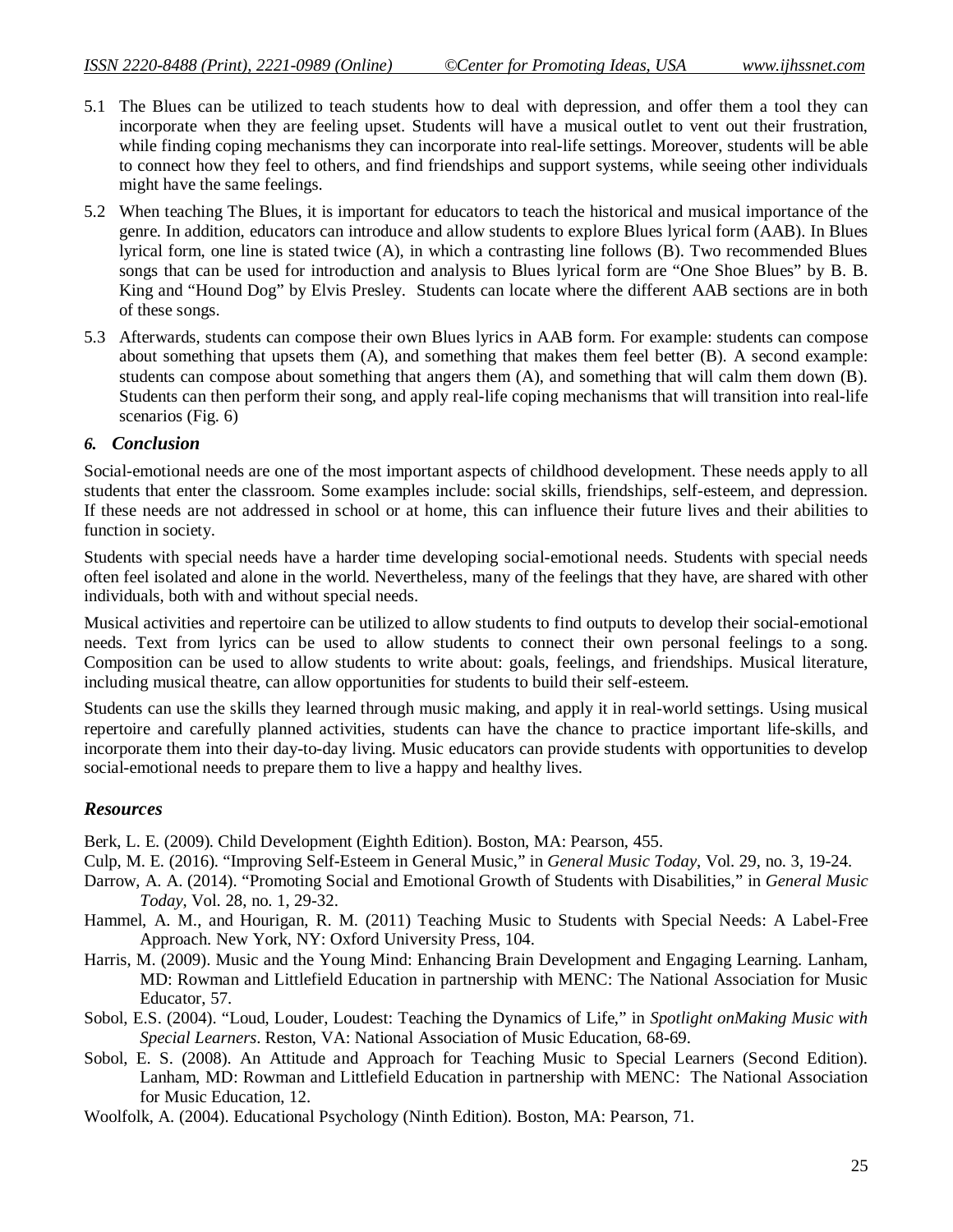### *Repertoire Resources*

- J. Herman (1994). Hello Dolly (Recorded by Barbara Streisand and Michael Crawford). On *Hello Dolly! (Soundtrack from the Motion Picture)* (CD).
- C. King (1971). You've Got a Friend (Recorded by Carole King). On *Tapestry* (CD).
- R. Newman (1996). You've Got a Friend in Me (Recorded by Randy Newman). On *Toy Story (An Original Walt Disney Records Soundtrack)* (CD).
- I. Stravinsky (2001). The Firebird (Recorded by London Symphony Orchestra, Royal Concertgebouw Orchestra & Sir Colin Davis). On *Stravinsky: Petrushka, The Firebird, The Rite of Spring, Orpheus* (CD).
- B. B. King (2007). One Shoe Blues (Recorded by B. B. King). On *Sandra Boynton's Blue Moo* (CD).
- E. Presley (2006). Hound Dog (Recorded by Elvis Presley). On *The Essential Elvis Presley (Remastered)* (CD).

#### *Appendix*